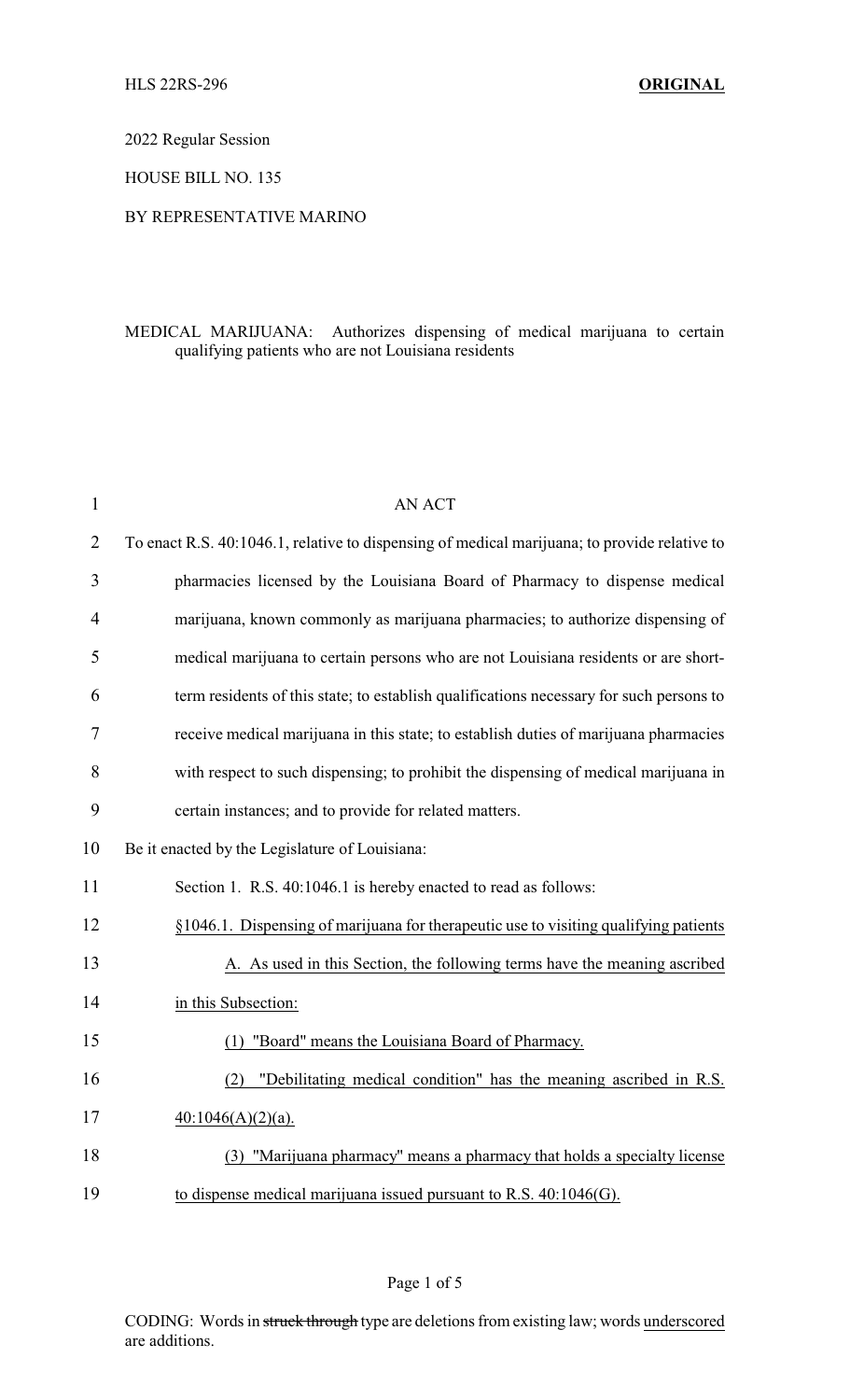| 1              | "Medical marijuana" means marijuana for therapeutic use produced<br>(4)                |
|----------------|----------------------------------------------------------------------------------------|
| $\overline{2}$ | pursuant to the provisions of R.S. 40:1046(H).                                         |
| 3              | (5) "Prescription monitoring program" means the electronic system for the              |
| 4              | monitoring of controlled substances and drugs of concern established in R.S.           |
| 5              | 40:1004.                                                                               |
| 6              | (6) "Visiting qualifying patient" means a patient with a debilitating medical          |
| 7              | condition who is not a resident of Louisiana or who has been a resident of Louisiana   |
| 8              | for less than thirty days and who is in actual possession of a valid medical marijuana |
| 9              | registry identification card, or its equivalent, which has been issued under the       |
| 10             | medical marijuana laws of another state, district, territory, commonwealth, or insular |
| 11             | possession of the United States.                                                       |
| 12             | B. A visiting qualifying patient may obtain medical marijuana from a                   |
| 13             | marijuana pharmacy upon producing evidence of his valid medical marijuana              |
| 14             | registry identification card, or its equivalent, which has been issued under the       |
| 15             | medical marijuana laws of another state, district, territory, commonwealth, or insular |
| 16             | possession of the United States.                                                       |
| 17             | C.(1) A marijuana pharmacy shall require each visiting qualifying patient to           |
| 18             | certify on a form approved by the board that he has been diagnosed by a licensed       |
| 19             | physician with one or more debilitating medical conditions. The form shall include     |
| 20             | the full name, address, and phone number of the visiting qualifying patient and shall  |
| 21             | include a statement to be signed by the patient by which he shall attest that he will  |
| 22             | not divert to any person any medical marijuana dispensed to him by the marijuana       |
| 23             | pharmacy.                                                                              |
| 24             | $(2)(a)$ A marijuana pharmacy shall retain a copy of each of the following             |
| 25             | documents received from a visiting qualifying patient:                                 |
| 26             | The patient's valid medical marijuana registry identification card or its<br>(i)       |
| 27             | equivalent.                                                                            |
| 28             | The patient's valid driver's license or other government-issued photo<br>(i)           |
| 29             | identification document.                                                               |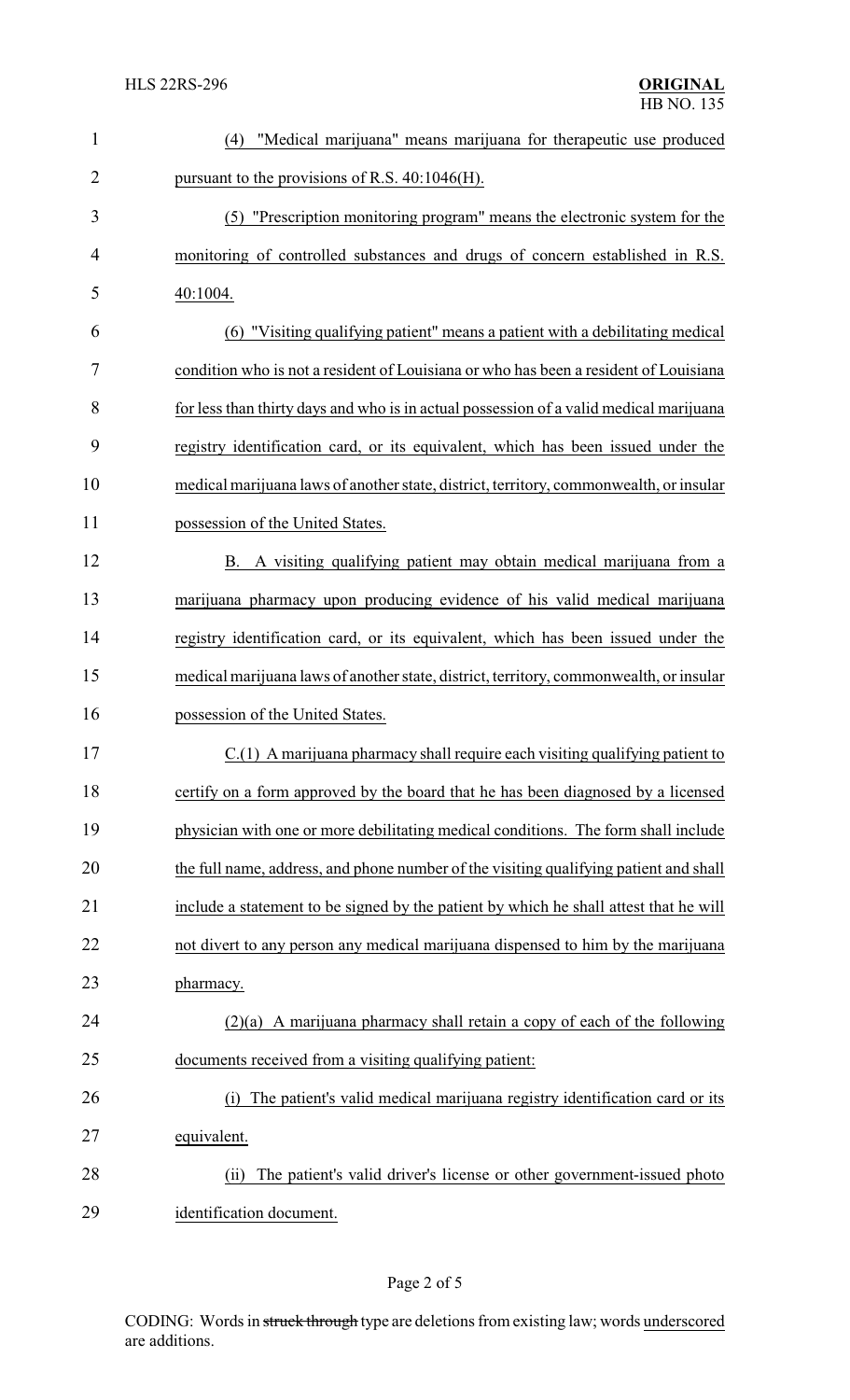| 1              | (iii) The original, completed, and signed form provided for in Paragraph (1)          |
|----------------|---------------------------------------------------------------------------------------|
| $\overline{2}$ | of this Subsection.                                                                   |
| 3              | The board shall promulgate in accordance with the Administrative<br>(b)               |
| 4              | Procedure Act a record retention schedule for marijuana pharmacies which applies      |
| 5              | to the documents identified in this Paragraph.                                        |
| 6              | D. Prior to dispensing any medical marijuana product to a visiting qualifying         |
| 7              | patient, a dispensing pharmacist at a marijuana pharmacy shall review the patient's   |
| 8              | records in the prescription monitoring program. The pharmacist shall resolve any      |
| 9              | concerns identified in the review of the patient's prescription monitoring program    |
| 10             | records by consultation with the patient's physician.                                 |
| 11             | Upon dispensing any medical marijuana product to a visiting<br>E(1)                   |
| 12             | qualifying patient, the dispensing pharmacist at a marijuana pharmacy shall report    |
| 13             | that transaction to the prescription monitoring program in conformance with program   |
| 14             | rules governing dispensing of controlled substances to Louisiana-resident patients    |
| 15             | and as required by any rules of the board that apply to marijuana pharmacies.         |
| 16             | The dispensing pharmacist at a marijuana pharmacy shall perform a                     |
| 17             | prospective drug utilization review for each visiting qualifying patient and shall    |
| 18             | counsel each such patient every time medical marijuana is dispensed to the patient    |
| 19             | in conformance with rules of the board governing dispensing of controlled             |
| 20             | substances to Louisiana-resident patients and in compliance with applicable rules of  |
| 21             | the board on drug utilization review and patient counseling.                          |
| 22             | F. No marijuana pharmacy shall dispense medical marijuana to a person who             |
| 23             | holds himself out to be a visiting qualifying patient if the dispensing pharmacist at |
| 24             | the pharmacy determines any of the following with respect to that person:             |
| 25             | (1) The person's medical marijuana registry identification card was revoked,          |
| 26             | has expired, or is otherwise not valid and current.                                   |
| 27             | The person's medical marijuana registry identification card was<br>(2)                |
| 28             | fraudulently obtained.                                                                |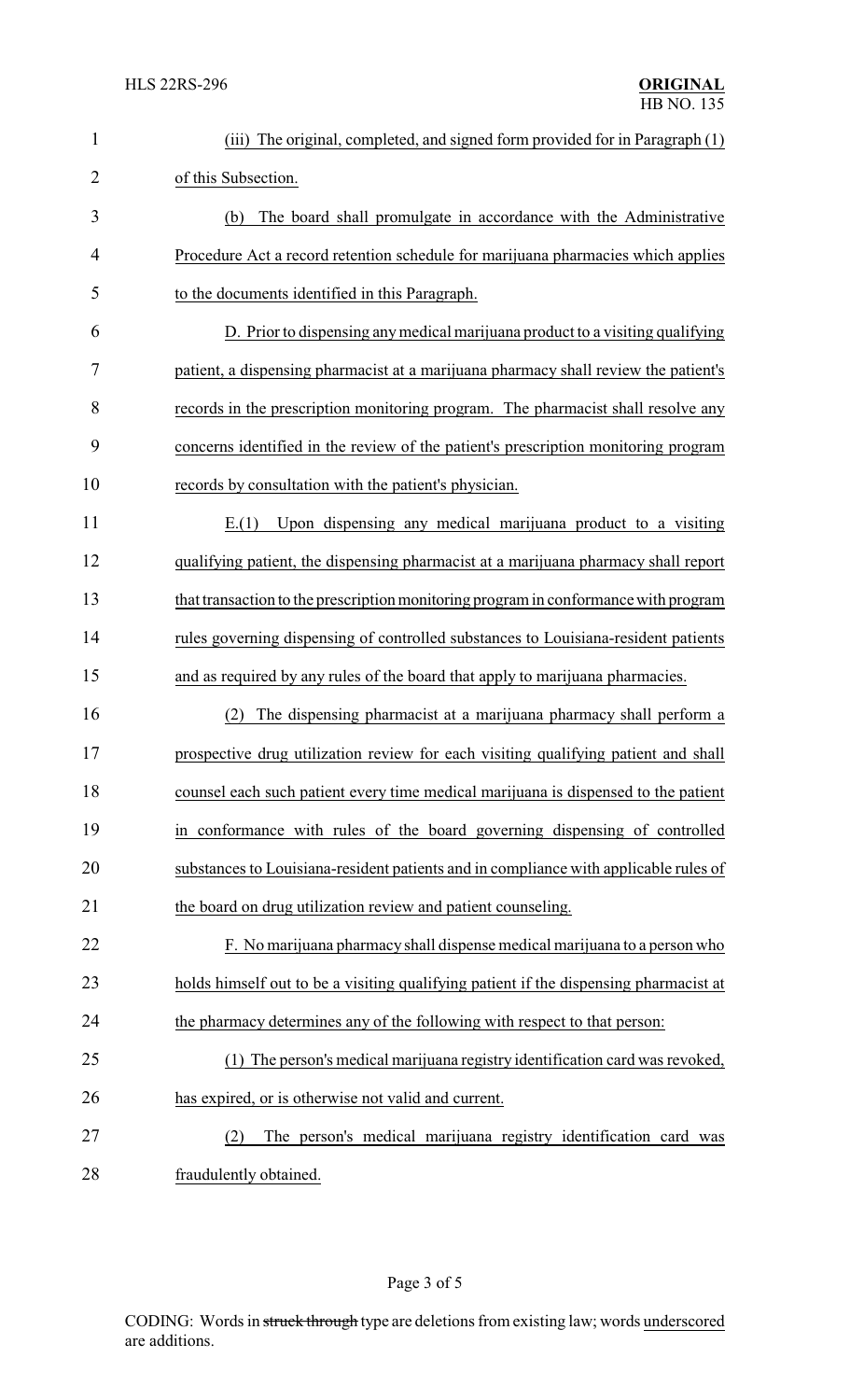| (3) The person's application or written certifications were falsified in any  |
|-------------------------------------------------------------------------------|
| way.                                                                          |
| (4) The person knowingly violated any law of this state applicable to medical |
| marijuana.                                                                    |
|                                                                               |

## DIGEST

The digest printed below was prepared by House Legislative Services. It constitutes no part of the legislative instrument. The keyword, one-liner, abstract, and digest do not constitute part of the law or proof or indicia of legislative intent. [R.S. 1:13(B) and 24:177(E)]

| HB 135 Original | 2022 Regular Session | Marino |
|-----------------|----------------------|--------|
|                 |                      |        |

**Abstract:** Authorizes dispensing of medical marijuana by Louisiana-licensed marijuana pharmacies to certain qualifying patients who are not Louisiana residents.

Proposed law defines "visiting qualifying patient", for purposes of proposed law, as a patient with a debilitating medical condition who is not a resident of La. or who has been a resident of this state for less than 30 days and who is in actual possession of a valid medical marijuana registry identification card, or its equivalent, issued under the medical marijuana laws of another state, district, territory, commonwealth, or insular possession of the U.S.

Proposed law authorizes a visiting qualifying patient to obtain medical marijuana from a Louisiana-licensed marijuana pharmacy upon producing evidence of his valid medical marijuana registry identification card, or its equivalent, issued under the medical marijuana laws of another state, district, territory, commonwealth, or insular possession of the U.S.

Proposed law requires marijuana pharmacies to have each visiting qualifying patient certify, on a form approved by the La. Board of Pharmacy (board), that he has been diagnosed by a licensed physician with one or more conditions that meet the definition of "debilitating medical condition" in present law relative to medical marijuana. Requires that the patient also attest on the form that he will not divert to any person any medical marijuana dispensed to him by the marijuana pharmacy.

Proposed law requires marijuana pharmacies to retain a copy of each of the following documents received from a visiting qualifying patient:

- (1) The patient's valid medical marijuana registry identification card or its equivalent.
- (2) The patient's valid driver's license or other government-issued photo identification document.
- (3) The original, completed, and signed certification and attestation form required by proposed law.

Proposed law requires that prior to dispensing any medical marijuana product to a visiting qualifying patient, a dispensing pharmacist at a marijuana pharmacy shall review the patient's records in the state prescription monitoring program (PMP) provided for in present law. Requires that the pharmacist resolve any concerns identified in the review of the patient's PMP records by consultation with the patient's physician.

Proposed law provides that upon dispensing any medical marijuana product to a visiting qualifying patient, the dispensing pharmacist at a marijuana pharmacy shall report that transaction to the PMP in conformance with program rules governing dispensing of

## Page 4 of 5